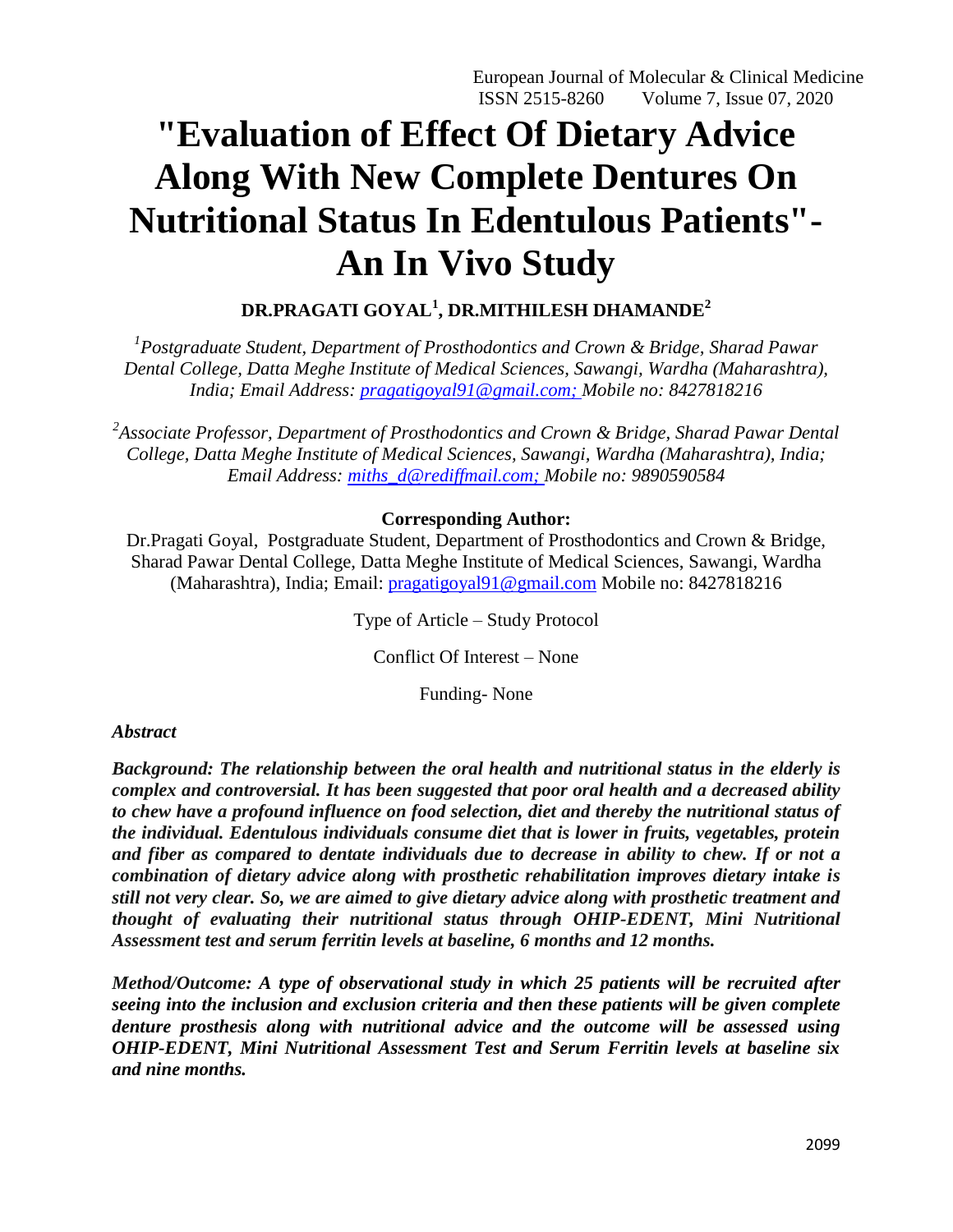European Journal of Molecular & Clinical Medicine ISSN 2515-8260 Volume 7, Issue 07, 2020

*Expected Results: Simple dietary advice that can be implemented by a dentist would be more practical in clinical practice than tailored dietary counselling. So, giving simple nutritional advice in combination with new complete denture would improve nutrient intake among edentulous individuals*

*Keywords: Edentulous, Complete denture, Nutritional advice, Serum ferritin, elderly, nutritional status, mini nutritional assessment*

## **INTRODUCTION**

Mastication is the primary function of teeth and masticatory ability is reduced with tooth loss which in turn leads to noxious changes in food habits and thus increases risk of certain systemic diseases

Intake of protein and other nutrients including fiber, vitamins. calcium is significantly lower in edentulous individuals due to consumption of lower amount of raw fruits and vegetables and also other hard and tough food substance<sup>[1]</sup> Several studies have also shown that there is decreased risk of many diseases like cancer, diabetes, cardiovascular diseases with adequate consumption of proper healthy balance diet including raw fruit and vegetables.<sup>[2]</sup>

Several studies have shown that there is improvement in quality of life of patients with conventional or implant supported complete denture. There is also increase in chewing ability but there is no adequate change in their food habits as required for living a healthy life.<sup>[3]</sup> So in elderly population nutritional assessment becomes crucial because of progressive under nutrition.<sup>[3]</sup>

In this this study we will be encouraging patients for healthy eating habits by giving them nutritional advice in addition to complete denture prosthesis.<sup>[1]</sup>

The edentulous patients are already on lesser nutritive diet because of inability to chew<sup>[4]</sup> This leads to further deterioration of health. The complete denture treatment for such patients definitely improves the chewing ability of patients. The instructions for usage of denture are always given to the patients. At the same time, it is also very significant to provide structured dietary advice for better health of such patients. Hence this study is planned to evaluate whether there is any effect of dietary advice on nutritional status of edentulous patient.<sup>[5]</sup>

#### **AIM:**

To evaluate effect of dietary advice along with new complete denture on nutritional status in edentulous patient – An in vivo study

#### **OBJECTIVES:**

1) To assess nutritional status with mini nutritional assessment test at baseline, after six and twelve months.

2) To assess oral health related quality of life using modified OHIP.EDENT at baseline, after six and twelve months.

3) To assess serum ferritin levels of the patient at baseline, after six and twelve months<sup>[6]</sup>

4) To compare patient's nutritional status at baseline six and twelve months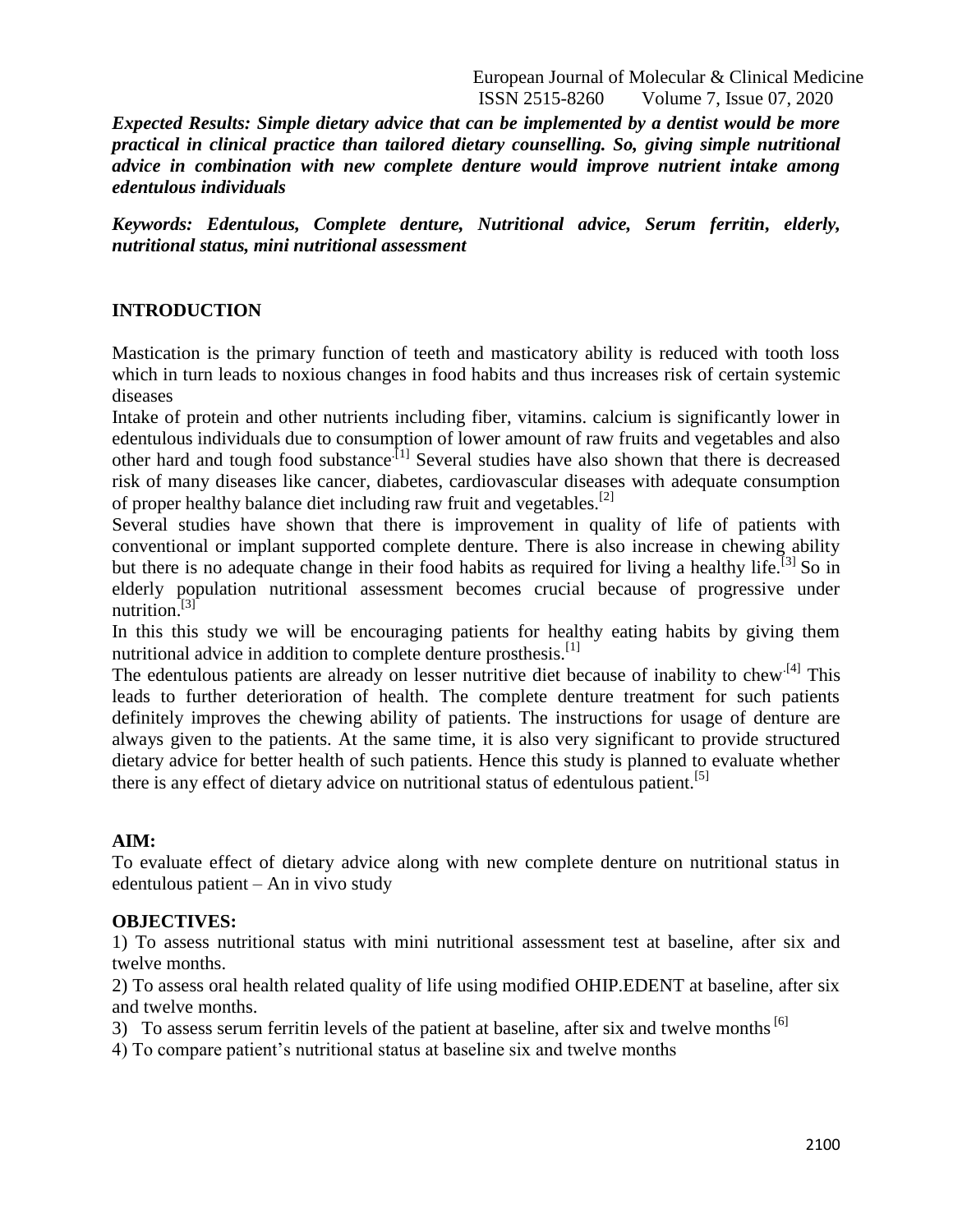## **INCLUSION CRITERIA:**

Included subject in this study must:

- 1. Want both upper and lower complete denture
- 2. Should accept the instructions & explanations given by operator or outcome assessors
- 3. be able to follow  $&$  react to the questionnaires used in the study
- 4. have the way to regulate any advised dietary change

### **EXCLUSION CRITERIA:**

A probable subject will be rejected if he/she has:

- 1. an infectious disease
- 2. an orofacial motor disorders
- 3. a psychiatric disorder
- 4. suffering from dementia
- 5. any dietary constraint
- 6. no way to carryout dietary changes

Sample Size: It is 22 but taking into account attrition rate of 10%, It comes out as 25. Study Design: Prospective observational Study

#### **PROCEDURE:**

This is a type of observational study which will be performed in the department of prosthodontics at Sharad Pawar Dental College and Hospital in which the recruitment of patients will be done depending upon the inclusion and exclusion criteria from department OPD and then they will be screened for eligibility. Total of 25 patients will be recruited for dietary intervention group and mini nutritional assessment test and serum ferritin levels will be measured. All the conventional denture steps will be performed and on trial insertion first dietary advice will be given to the patient and again the same dietary advice in written format will be repeated on delivery of prosthesis. Patient will be contacted telephonically every week for motivation to follow recommended diet chart. Patient will be recalled for follow up at 6 and 12 months of denture insertion and both mini nutritional assessment test and serum ferritin levels and modified OHIP-EDENT will be analyzed again.<sup>[7]</sup>

Mini nutritional assessment test and modified OHIP-EDENT will be conducted for all patients by assessors nominated for study. The assessors will not perform complete denture fabrication for the patient.

#### **SAMPLE PREPARATION:**

Informed consent from the patient will be taken regarding entire process which involves complete denture preparation and drawing patient's blood sample for assessing serum ferritin levels in patient's body.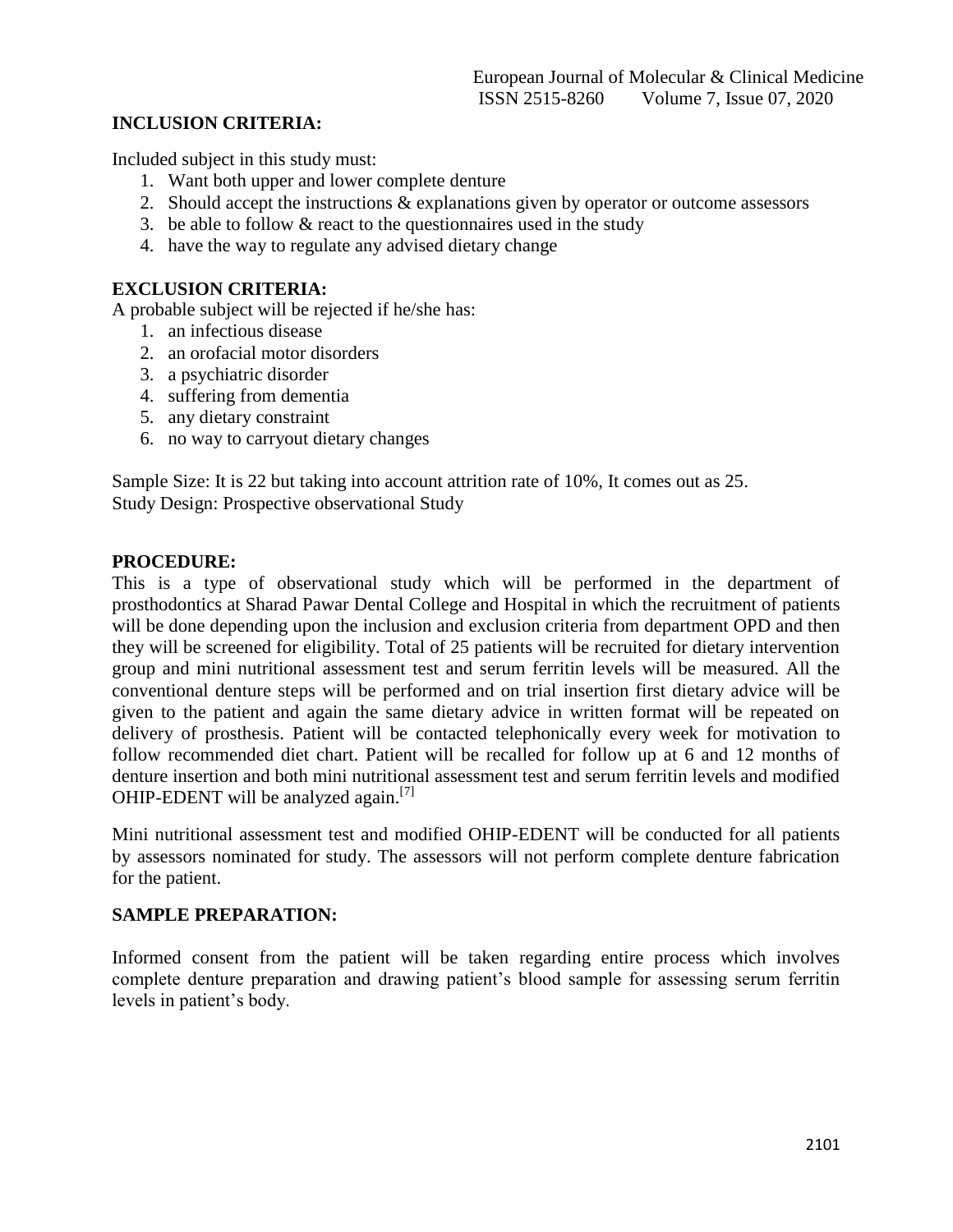#### **EXPECTED RESULT:**

Giving simple nutritional advice in combination with new complete denture would improve nutrient intake among edentulous individuals.<sup>[8]</sup>

#### **DISCUSSION:**

Yuriko Komagamine et al (2015) studied effect of new complete dentures and simple dietary advice on nutritional status in edentulous patients. In a randomized controlled trial, a total of 70 patients were divided into dietary intervention group and control group with 35 members in each group. The intervention group has been given 1st dietary advice on trial insertion and second dietary advice was given on delivery of new dentures and outcome was assessed on third and 6 months using various methods like assessment of antioxidant capacity, mini nutritional assessment short form.<sup>[2]</sup>

Nagaranjani Prakash et al (2012) conducted study on 94 completely edentulous patients in between 50-80 years and who were in need of complete denture for the first time. Nutritional status of the patients was assessed by him both before and after the treatment. He explained the importance of well-balanced diet and regular nutritional status assessment to the patients during treatment and after after 6 and 9 months the nutritional status of the patients was checked by him using MNA form, then he compared the individual score for each question in the form and total score obtained at baseline with those obtained after 6 and 9 months and concluded that 100% patients are well nourished compare to 83.0% at baseline. <sup>[9]</sup>

J.Bradbury et al (2006) conducted a study on 98 edentulous patients' i.e 49 in each group. It was a 18 months study. All participants were asked to complete a three-day estimated food diary and a questionnaire to perceive the chewing ability. Two one to one counseling sessions with nutritionist and a tailored written package was provided to the patients and control group received normal care only and six weeks after denture replacement patients were again mailed a second food diary and questionnaire and was evaluated by the nutritionist on their visit to the hospital. $^{[3]}$ 

P.F Allen (2005) conducted a study on 35 patients who has requested replacement of existing complete denture. A questionnaire containing number of validated social resources, oral health related quality of life and nutritional assessment measures was completed by all participants prior and 2 months post treatment. As a result, he concluded in his studies that further efforts are required to promote healthy diet in these individuals and it should not be assumed that this will occur following provision of new denture.<sup>[10]</sup>

Kaumudi J. Joshipura et al (1996) conducted a study on 51,529 male health professionals and concluded that edentulous participants consume less of dietary fibers, carotene, vegetables, fresh pears, apples and carrots and consume more of saturated fat and cholesterol compared to the participants with 25 or more teeth.<sup>[1]</sup>

#### **IMPLICATION**

The dietary advice in written format handed to patients may improve overall health status of edentulous patients